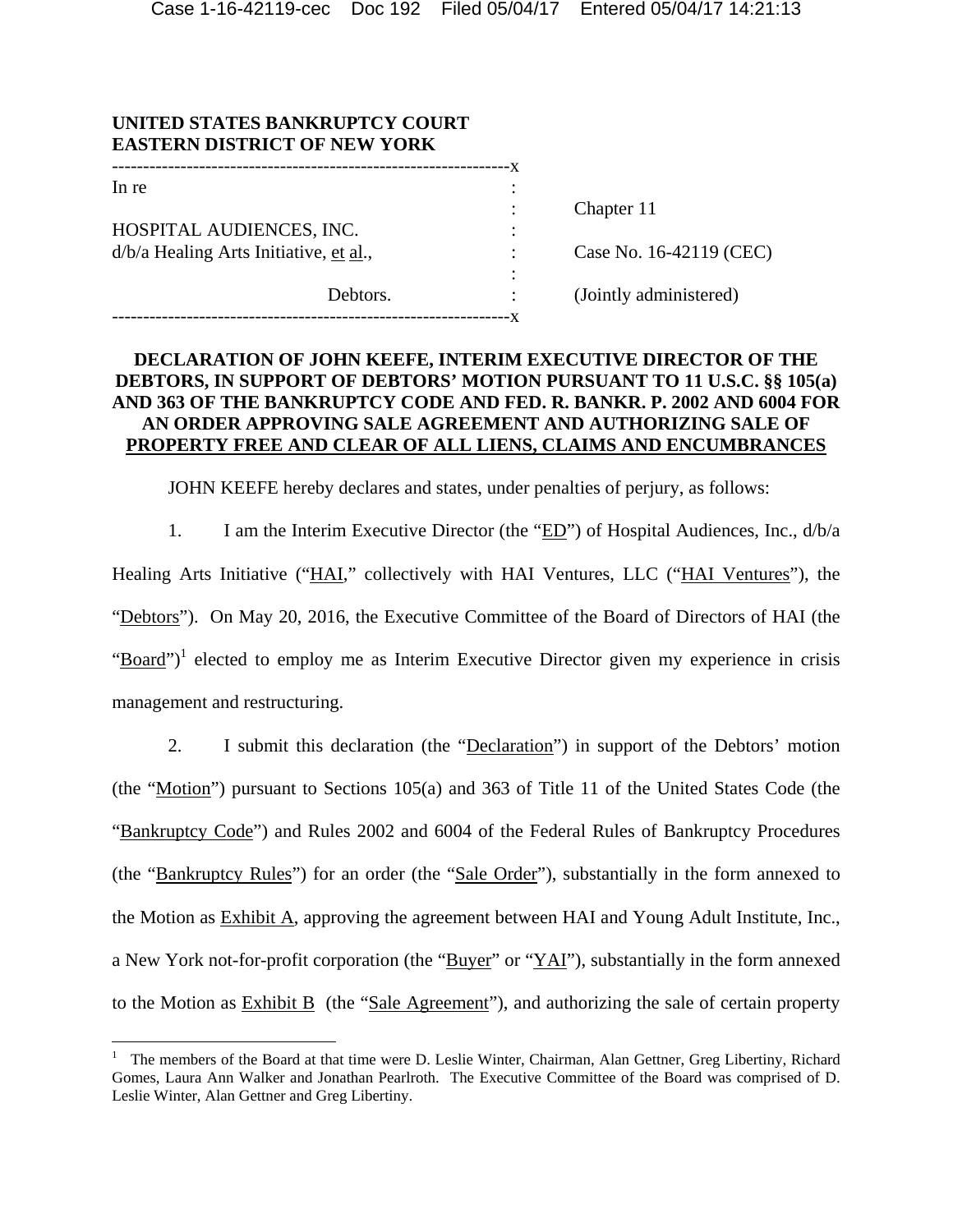of HAI defined in the Sale Agreement as the Acquired Assets (collectively, the "Property") to the Buyer, free and clear of all liens, claims and encumbrances, subject to any higher or better offers for the purchase of the Property as may be timely and properly received by the Debtors on or before May 2, 2017 at 4:00 p.m. (Prevailing Eastern Time).

## **I. The Chapter 11 Cases**

3. HAI was founded in 1969 by a pianist named Michael Jon Spencer, after he played to an audience at the Manhattan State Psychiatric Center. HAI is a New York not-forprofit corporation that has provided an array of arts, education and wellness programs to culturally underserved populations throughout New York City for over 45 years. HAI has provided access to Broadway shows, the Metropolitan Opera, world class museums and other cultural experiences to audience members in hospitals, shelters, nursing homes, New York City public schools, social services agencies and other public forums.

4. On or about May 13, 2016, the Debtors ceased day-to-day operations and terminated their remaining employees other than their acting interim executive director, whose role was assumed by the existing Interim Executive Director. The Buyer represents the only party to date who has responded with interest in acquiring HAI's assets and continuing its charitable programs.

5. On May 16, 2016 and May 24, 2016 (as applicable, the "Petition Date"), HAI and HAI Ventures, respectively, filed voluntary petitions for relief under chapter 11 of the Bankruptcy Code in the United States Bankruptcy Court for the Eastern District of New York (the "Court").

6. Prior to the Petition Date, there were significant public disputes between the executive committee of the Board and HAI's former executive director, Rev. D. Alexandra Dyer.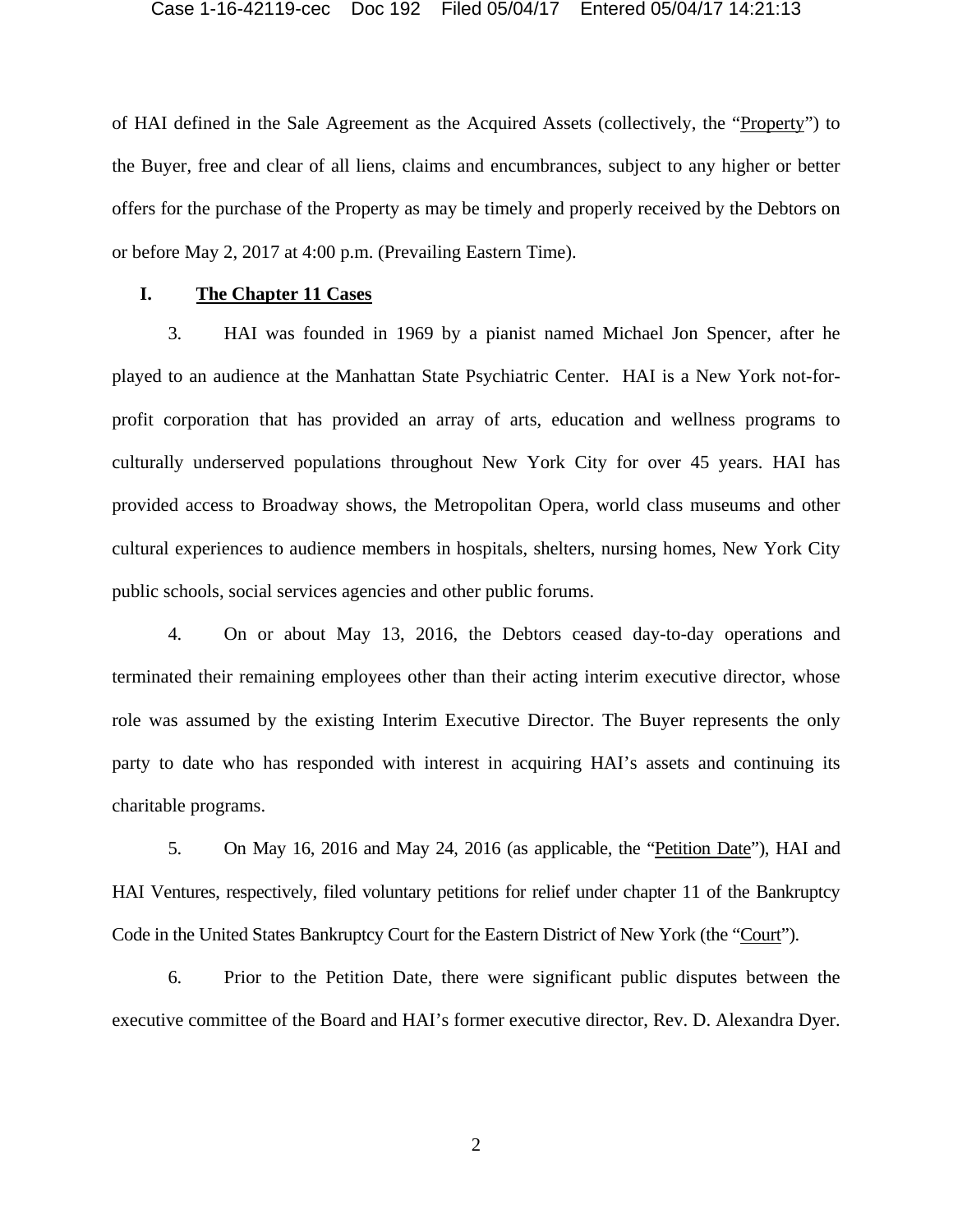Those disputes culminated in the board's termination of Rev. Dyer<sup>2</sup> and the decision to file a voluntary chapter 11 petition for HAI as part of a proper and public liquidation process. After significant discussions with HAI's major creditors, it was determined that HAI would try to reorganize so that it could attempt to restore some or all of the vital services that it provided to in-need New Yorkers.

7. On May 25, 2016, the United States Trustee appointed an official committee of unsecured creditors in HAI's case (the "Committee"). No trustee or examiner has been appointed in these chapter 11 cases. The Debtors continue to operate their business and manage their property as debtors in possession pursuant to sections 1107(a) and 1108 of the Bankruptcy Code.

8. On July 22, 2016, Alan Gettner, Richard Gomes, Greg Libertiny, Jonathan Pearlroth, Laura Anne Walker and D. Leslie Winter resigned from the Board and Jennifer Geiling, Jenny A. Hourihan, John MacIntosh and Gregory Pressman were simultaneously elected to the Board. Ms. Geiling was subsequently employed by the Mayor's Office of Charitable Services and resigned due to a perceived conflict of interest. HAI's current Board is comprised of Ms. Hourihan and Messers. MacIntosh and Pressman.

9. On or around September 15, 2016, HAI received approximately \$626,996 from Travelers on account of a theft insurance claim on account of funds stolen from HAI by former employee Kim Williams. As discussed with all major case constituents, HAI used those funds to pay secured creditors Contact Fund  $LLC<sup>3</sup>$  and BOC Capital Corp. and to make a partial payment of the allowed fees of the Debtors' and Committee's professionals, and then used the remaining funds along with a grant from SeaChange Capital Partners to attempt a relaunch.

 $\overline{a}$ 

 $2<sup>2</sup>$  It should be noted that Rev. Dyer aggressively disputes all the stated bases for her termination.

<sup>&</sup>lt;sup>3</sup> At the inception of the case, Capital One Bank NA was HAI's primary secured lender. During the pendency of the case, Contact Fund LLC acquired Capital One Bank NA's loan and secured position.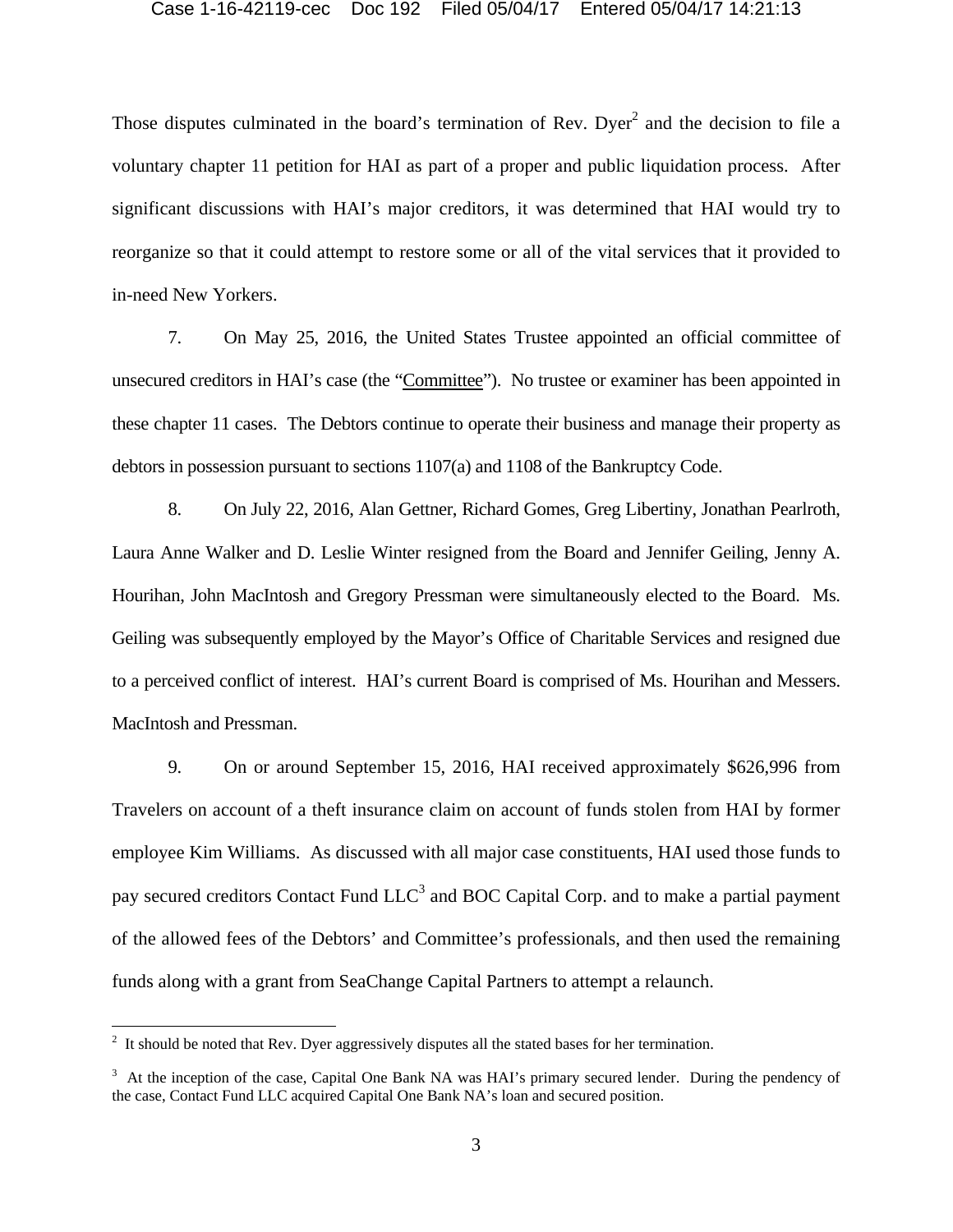10. HAI was able to get back up and running with my and the Board's efforts along with the tireless work of key personnel like Patty Reitkopf, Ulrike Fenninger, Rev. Rhonda McLean-Nur and Quimetta Perle.

11. Together with the Board, I made serious efforts to find donations to keep HAI running. Among other efforts, we requested the Board members, creditors, and all other stakeholders to recommend potential donors we might approach. We prepared a Funding Request to explain the opportunity to potential donors and request the needed funding. However, we received a very lukewarm response from the donor community. We had face-to-face meetings with four (4) potential donors, all of whom declined to provide funding.

12. Unfortunately, the Debtors were unable to raise sufficient funds to continue their operations and were forced to once again close their doors and cease operations as of end of year 2016.

# **II.** The Proposed Sale<sup>4</sup>

 $\overline{a}$ 

13. Once HAI was forced to close again, we changed our efforts from trying to raise money for HAI to trying to find some synergy that would allow HAI's charitable mission to continue. To that end, we met with several nonprofit agencies which we believed had a synergistic relationship between their existing programs and HAI's with the goal of merging the two organizations in some fashion. In addition to YAI, the proposed acquiror, we met with the following organizations:

 Big Apple Circus: we met with the Executive Director of Big Apple Circus to explore the idea of combining their "Clown Care" program (lending clowns to hospitals) with HAI's artist-based programs. While management was enthusiastic about the idea, it was unable to

<sup>&</sup>lt;sup>4</sup> In the event of any discrepancy between the contents of this Declaration and the provisions of the Sale Agreement, the provisions of the Sale Agreement shall control.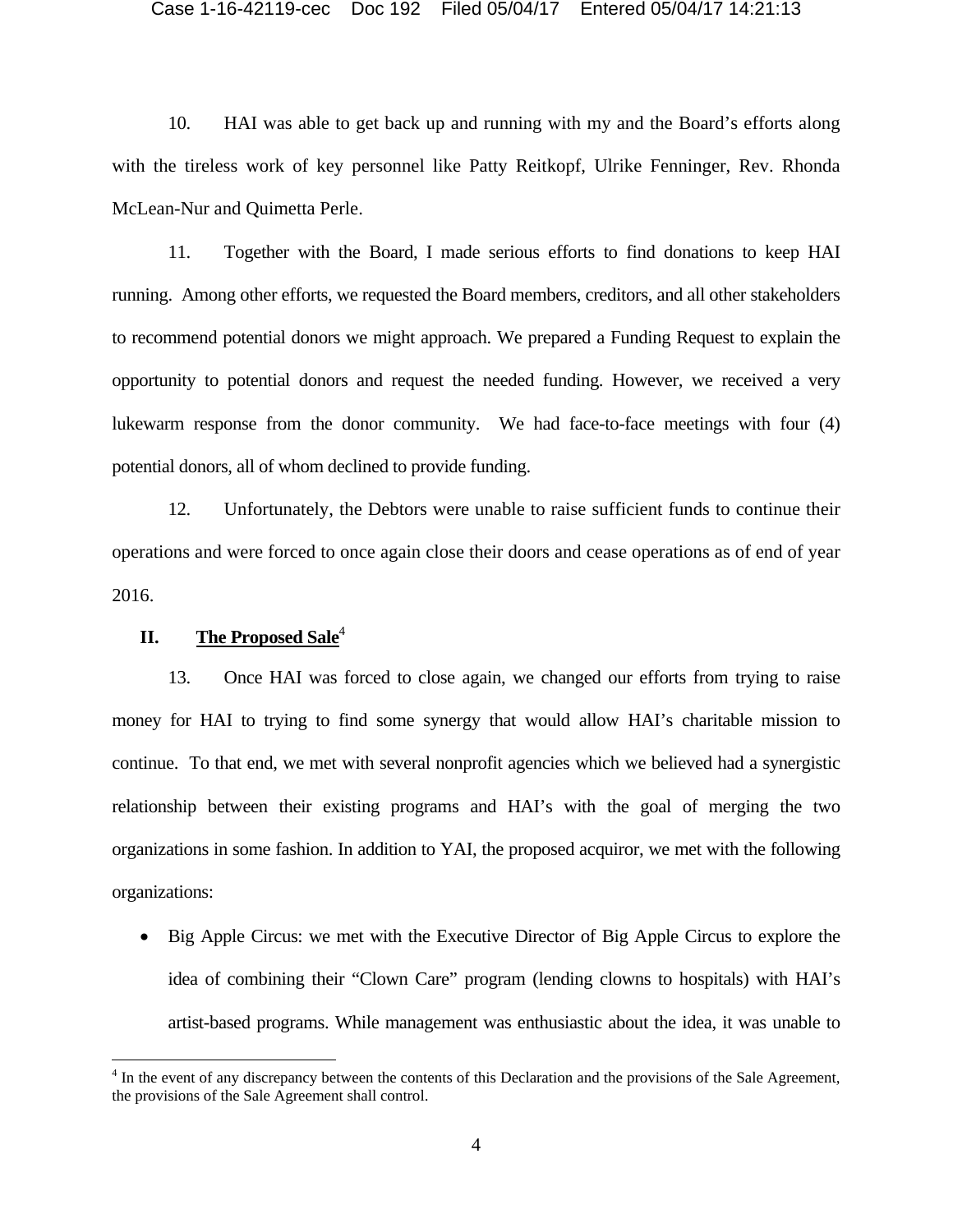proceed for several reasons. First, Big Apple Circus had itself filed for bankruptcy, complicating any potential combination. Second, the BAC donors who might have supported the combination in order to save Clown Care were 'burned out', having provided substantial funding to try to avoid bankruptcy. Finally, several of the clowns had spun off into a separate nonprofit, Healthy Humor.

- Healthy Humor (the spin off from Big Apple Circus): We met with the founders of Healthy Humor, who found the idea intriguing. However, as an underfunded startup, they thought it imprudent to take on additional programs at this time.
- CAMBA (a nonprofit based in Brooklyn): The HAI staff met with the CAMBA management and staff for a substantive discussion of how a combination might be accomplished. CAMBA initially was very interested, but ultimately declined to move forward.

14. Ultimately, YAI, the proposed acquirer, was the only party that made a proposal to assume the HAI programs and had the right platform to take on HAI's services and continue its mission. YAI is itself a New York not-for-profit organization. YAI works with individuals, families, governments, corporate partners, donors and foundations to ensure that people with disabilities are recognized for their abilities, achieve the goals that are important to them and are integrated into their communities. Through its staff of more than 4,500 people, YAI creates new opportunities for individuals of all ages with intellectual and developmental disabilities to live, love, work, learn and otherwise achieve the fullest life possible.

15. Pursuant to the Sale Agreement, YAI will purchase certain of HAI's assets, as further detailed and defined in the Sale Agreement as the Acquired Assets, including, but not limited to, HAI's right, title and interest in and to its corporate legal names, trademarks, copyrights, trade secrets and other intellectual property, domain name registrations, e-mail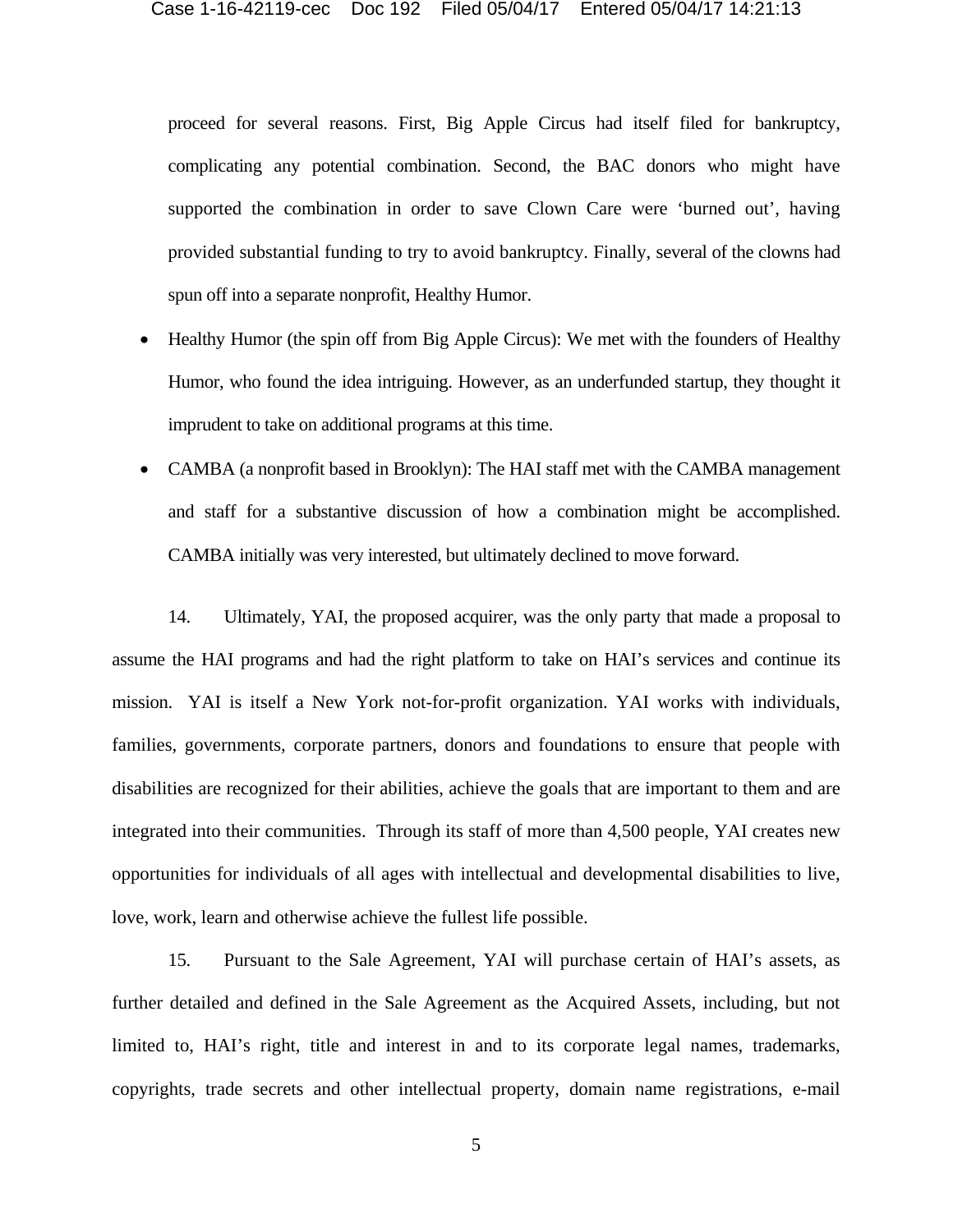addresses, internet websites and social media sites and accounts, work-product, marketing records, vendor lists, employee records, originals or copies of expired contracts, permits, if any, and goodwill.

16. Certain of HAI's assets are excluded from the sale, including, but not limited to, all of HAI's right, title and interest in and to its cash, accounts receivable, bank accounts, owned or leased real property, owned or leased computer software and hardware, tax benefits or claims (except to the extent attributable to the Property), unacquired books and records, unexpired contracts, policies and procedures, telephone and facsimile numbers, amounts or claims payable under any insurance policy of HAI's business, including, without limitation, any directors and officers liability insurance, arising prior to the closing, all artwork owned by HAI or related to its business, litigation claims against any third parties arising prior to the closing and not specifically related to the Property (including any claims under Chapter 5 of the Bankruptcy Code) and HAI's 34-passenger bus.

17. In exchange for the Property, YAI will deliver to HAI at closing a purchase price of \$25,000 (the "Purchase Price"). As a condition to closing and YAI's payment of the Purchase Price, a grant of funds in the amount of \$100,000 will be made by SeaChange Capital Partners to YAI in furtherance of YAI's charitable mission. Such funds will be deposited with a third party escrow agent subject to release immediately following the closing. The Debtors will utilize the Purchase Price to pay outstanding fees to the United States Trustee, pay back amounts due the Interim Executive Director and pay outstanding storage fees incurred in connection with storing certain artwork and records. The Debtors anticipate that the Purchase Price will be insufficient, after payment of the transaction expenses, to fund any distributions to creditors of the Debtors' estate.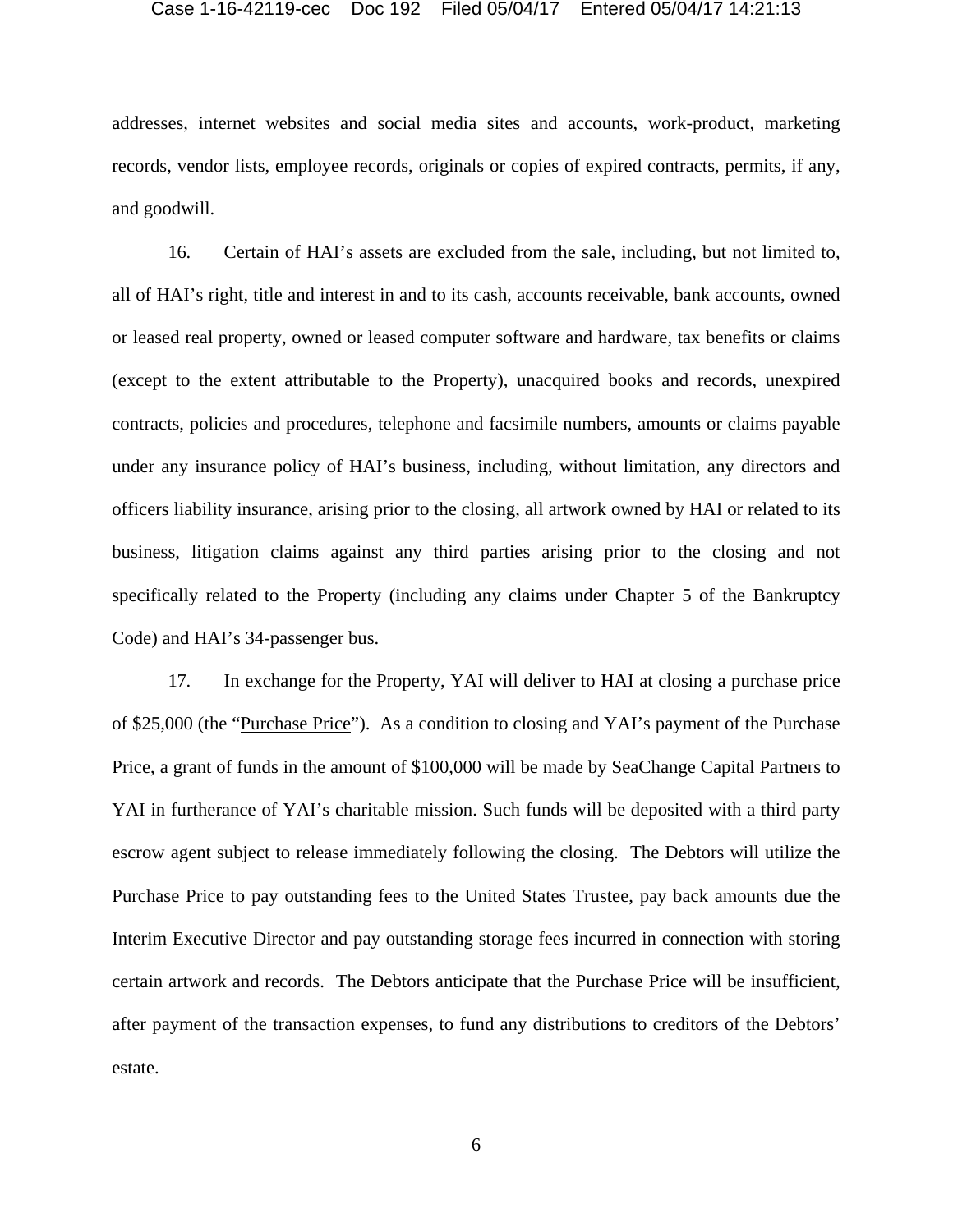18. I believe that the sale to YAI is in the best interests of the Debtors and their estate, as well as the communities served by HAI and YAI. The proposed sale represents the only offer the Debtors have received to date for the purchase of their assets and therefore the best opportunity for the Debtors to maximize the value of the Property. The proposed sale will allow the Property to be utilized in the spirit of HAI's charitable mission and in furtherance of YAI's charitable work, without any appreciable cost to the estate.

19. In order to ensure that the sale is the estate's best opportunity to maximize value for the benefit of the Debtors' creditors, the Debtors proposed to consider any higher or better offer than the offer of the Buyer set forth in the Sale Agreement (any such offer, a "Competing Bid") if such Competing Bid was timely and properly received by the Debtors on or before May 2, 2017 (the "Objection Deadline") and served in accordance with the procedures set forth in the Notice of Motion filed concurrently with the Motion.

20. No Competing Bids were received by the Objection Deadline.

## **III. Extraordinary Provisions**

21. In accordance with Administrative Order 557, In re: Adoption of Sale Guidelines, dated March 29, 2010, the Debtors disclose the following Extraordinary Provisions provided for in the Sale Agreement:

(i) Requested Findings as to Successor Liability. Pursuant to the Sale Agreement, the Buyer shall not assume or be obligated to pay or assume any claims, interests, encumbrances or other liabilities of HAI currently existing or hereafter arising, or otherwise, whether or not disclosed to the Buyer, and HAI shall retain and remain exclusively liable for such excluded liabilities. The intent and objective of HAI and the Buyer is that the Buyer shall not assume, and no transferee liability will attach to the Buyer pertaining to, any such excluded liabilities. The Sale Order shall provide that the sale is to the Buyer with no successor liability.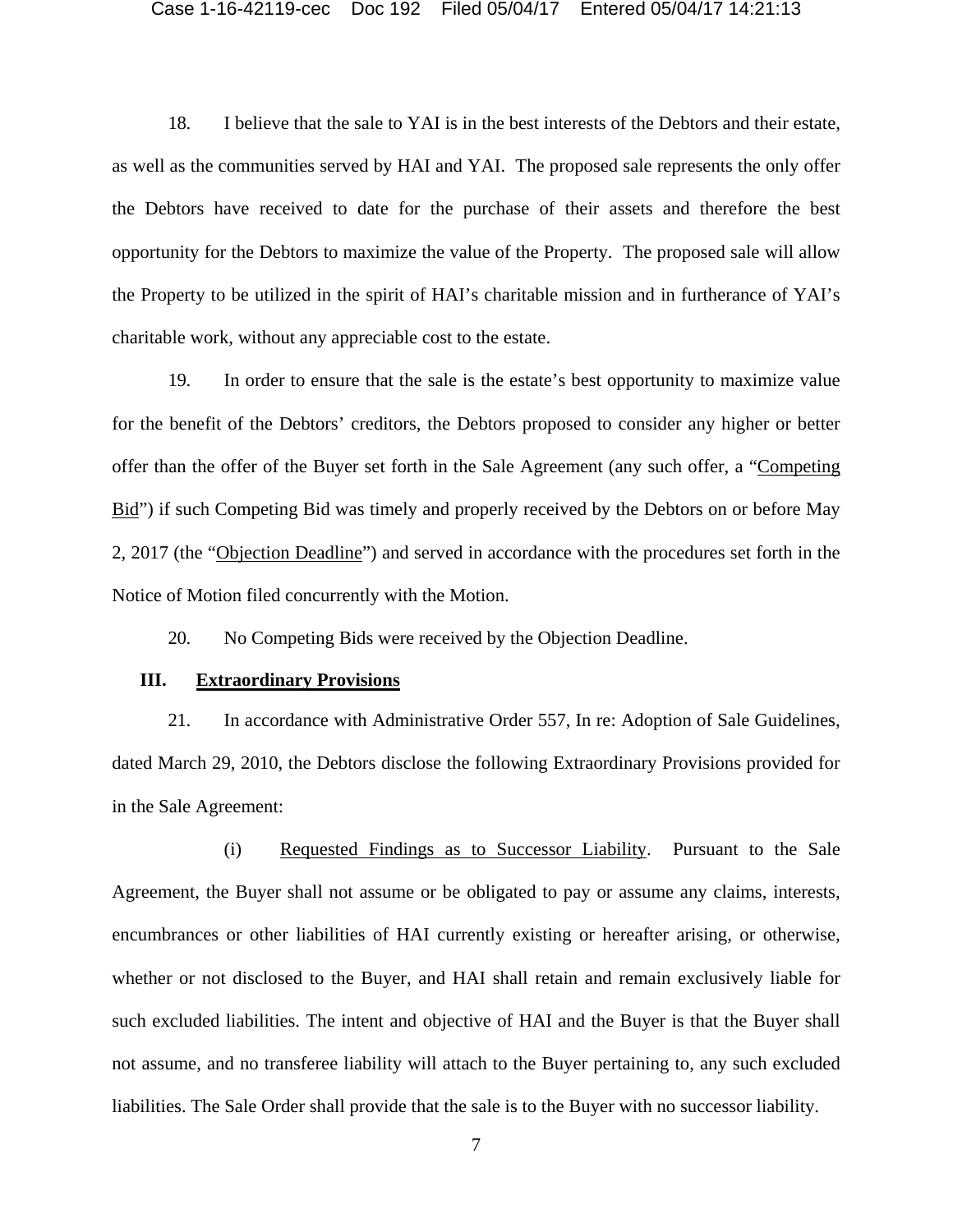(ii) Access to Records. The Buyer is acquiring employee records, contract records, marketing records, vendor list records and employee records, provided that HAI is entitled, at its sole cost and expense, upon reasonable notice, during regular business hours and at mutually agreeable times, to receive copies of such acquired records for a period of two (2) years after closing. HAI is maintaining all other original books and records, including HAI's corporate, financial and tax books and records and any other books and records HAI is required by law to maintain, provided that Buyer shall be entitled, at its sole cost and expense, to receive copies of such excluded records.

(iii) Relief from Bankruptcy Rule 6004(h). A material inducement to the Buyer's willingness to enter into the Sale Agreement is the condition that Bankruptcy Rule 6004(h) is waived and there will be no stay of execution of the Sale Order under Bankruptcy Rule 7062. The Buyer is a third party with no relationship to the Debtors or any members of the Board. I know of no reason why the Buyer should not be afforded the protections of a good faith purchaser.

## **IV. Abandonment of Certain Property**

22. Contemporaneously with the service of the Sale Motion, HAI served two separate notices of intent to abandon property including: (i) the specially handicapped equipped 2014 Starcraft Bus registered with the New York State DMV under VIN No. 5WEASAAN3DH417213 (the "Bus"), and (ii) various pieces of artwork (the "Artwork").

23. The Bus is encumbered by a valid, duly perfected lien of the Contact Fund, which had made a special use loan for the acquisition and build out of the Bus. The current amount owed to Contact Fund is approximately \$102,000. The Bus is a special use vehicle and is somewhat difficult to value. Based upon a review of the value of similar buses that have not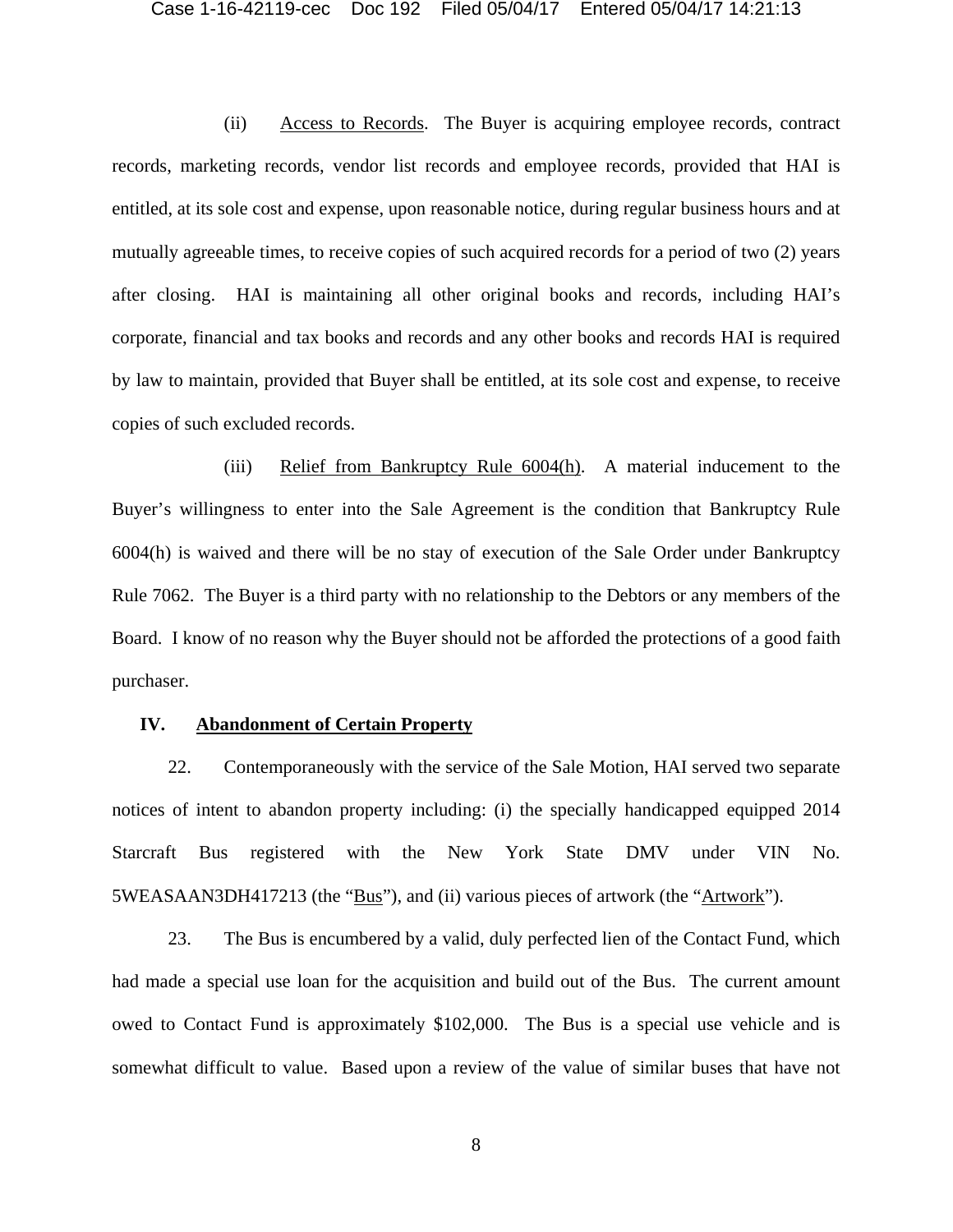been specifically outfitted and testing the market with YAI, among others, I do not believe that the Bus would get more than \$75,000 if sold on the open market. Accordingly, the Bus has no value to HAI's estate and the Debtor is abandoning it to the secured lender, Contact Fund.

24. HAI also has a significant collection of Artwork that has been contributed over the years by various artists. The arrangement that HAI had with the artists is that HAI has the exclusive right to use and display the Artwork, but that if HAI ever sells the Artwork, it must remit fifty (50%) percent of the proceeds to the contributing artist if living. If the contributing artist is deceased, then HAI may keep all of the sale proceeds. HAI believes that HAI has good and valid title to the Artwork despite the arrangement. However, there is no indication that the Artwork has any significant value if sold. Based upon discussions with various artists, galleries and former employees of HAI, I do not believe that a sale of the Artwork would obtain more than \$15,000. The commissions, expenses and efforts would cost far more than that. Accordingly, HAI intends to abandon the Artwork to the artists if they claim them. If the artists do not claim their Artwork, HAI will abandon it to a gallery that is willing to facilitate the return to the artists.

25. YAI did not want to obtain the Bus at or above the amount owed to Contact Fund, and did not want the Artwork. Nor did any other party that I spoke to. Accordingly, I believe that the abandonment of the Bus and Artwork is in the best interest of HAI and its bankruptcy estate.